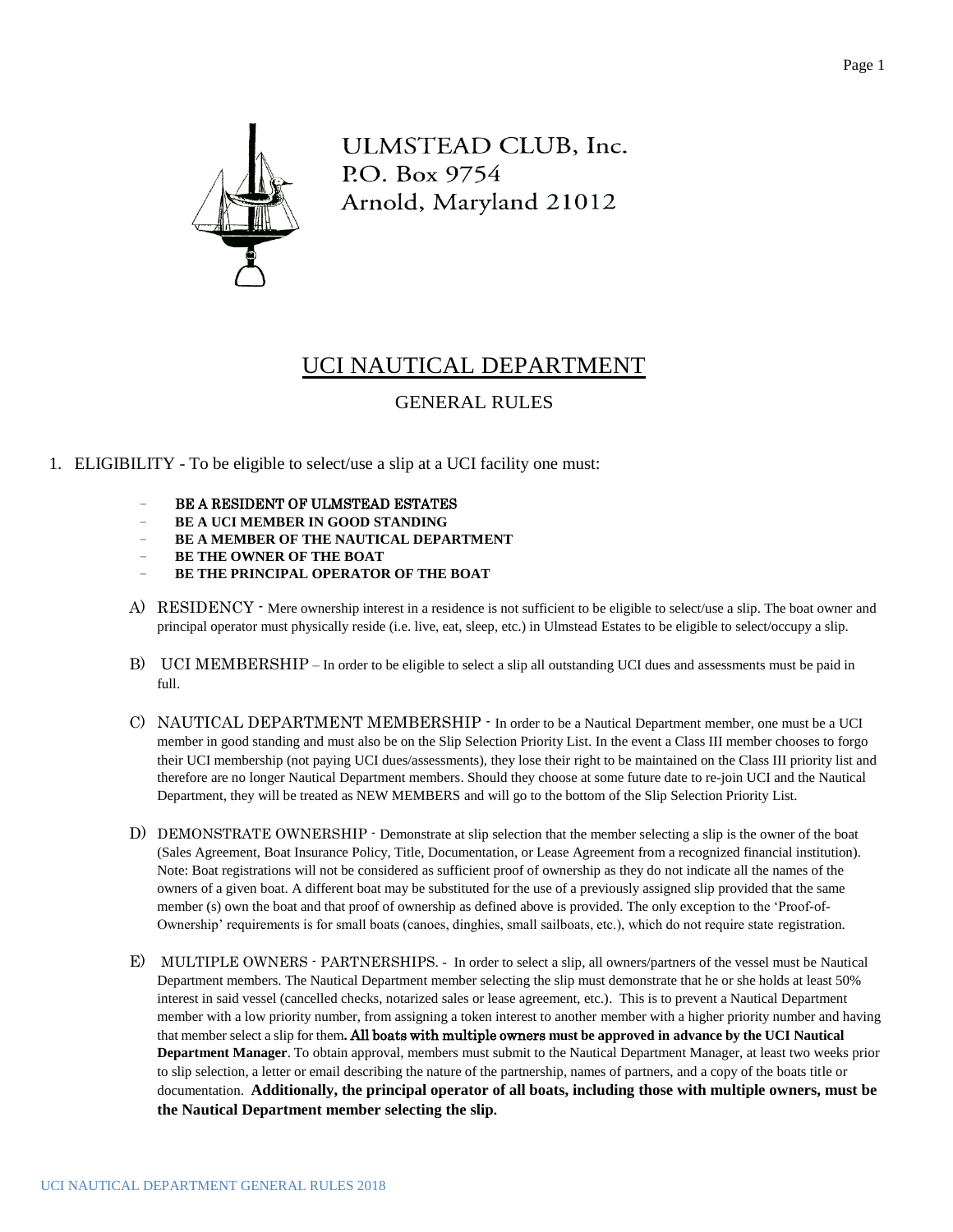- F) NEW BOATS Members who have not yet taken possession of a boat or who are planning to acquire one during the season may select a slip provided they obtain prior approval from the Nautical Department Manager. Ownership requirements for new boats are identical to those described above in paragraph d.
- G) SLIP SELECTION BY PROXY A slip selection can be made by proxy by a UCI member in good standing. The proxy must be in writing and all other slip selection requirements must be met.
- H) PAY USERS FEE All slip use fees and surcharges must be paid in full at slip selection.
- 2. SLIP USE RESTRICTIONS Slip use is subject to the following restrictions:

.

- TRANSFERABILTY Slips are for the exclusive recreational use by members selecting slips. Any slip assigned at slip selection day cannot be reassigned by the selecting member to another member or non-member. The one exception to this is: A Class II user, whose rights are transferable, may transfer the use of his/her slip for the remainder of the season to a new owner provided the new owner:
	- Becomes a member of UCI and the Nautical Department,
	- Meets the ownership obligations described above
- NO COMMERCIAL USE Slips are for recreational use by members only. Commercial use (Chartering) of boats is expressly prohibited by UCI Bylaws (Article V, paragraph 8f).
- SIZE RESTRICTIONS Size restrictions on selecting a slip have been eliminated but common sense still prevails. Boats should not protrude into another slip. Docked boats should not pose a hazard to other boats entering or leaving their slips. If a member's slip selection does cause his vessel to become a hazard to navigation in or around the marina the Nautical Department may require the vessel to be moved to another slip. Generally, boats extending several feet beyond the outer pilings do not pose a significant hazard. Any questions concerning this should be addressed to the Nautical Department before selecting a slip.
- DOCK 3 RESTRICTIONS Under the terms negotiated with the developer of the Lynch property and Mr. Garret Lynch, UCI obtained ownership of the small dock (Lynch Point Dock) and sand spit located at the entrance to Forked Creek. Included in these agreements is the provision thateach year Mr. Garret Lynch has first right of refusal to select either slip at this dock. Should he choose to not exercise this right, both slips will be available for selection by Nautical Department members.
- DISPLAY VALID REGISTRATION All boats occupying slips at UCI Nautical facilities must display valid State Registration stickers (Maryland, or other). Such valid registration must be displayed by June 1st of each year. Boat owners failing to display valid registration will be denied use of the nautical facilities and where applicable may be given a pro-rated refund of the slip fees. Federally documented vessels and small boats (canoes, dinghies, etc.) not requiring State Registration are exempt from this requirement
- BOAT OWNER'S INSURANCE All boats occupying slips at UCI Nautical facilities must be insured by their Nautical Department member of record. The owner's insurance company and policy number must be entered on the slip selection form.
- OCCUPY SLIP All slips must be occupied by June 15<sup>th</sup> by the boat identified on the slip selection form. Any slip not occupied is subject to reassignment to another member in which case a pro-rated refund will be issued.
- 3. SLIP WAIT/CHANGE LIST Due to the limited number of slips, it may not always be possible to accommodate all members who desire slips. In addition, as all slips are not equal in terms of location, exposure, water depth, length, width, etc., members may find that by the time their turn comes to choose a slip a more favored slip has been selected. If due to your priority number you were unable to select a slip at slip selection or prefer a slip that was not available to you at the time, a SLIP WAIT/CHANGE LIST will be available at Slip Selection for you to sign up requesting your desired slip(s). This list will be posted at Dock 2 and slip assignments will be made from the lists according to slip selection priority number.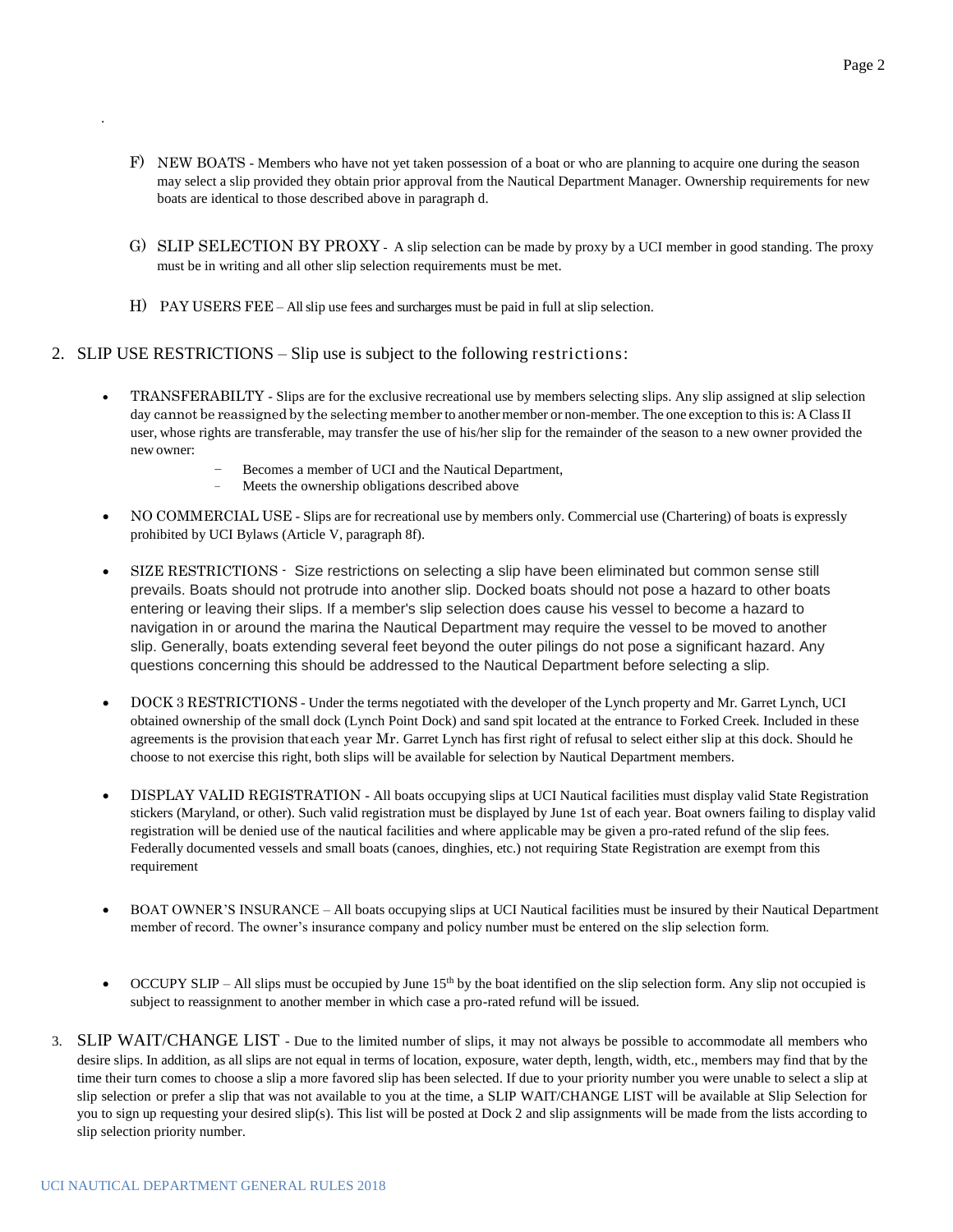- 4. MOORING WIRE Located across from the ice machine at Dock 2, a mooring wire provides fore and aft mooring for several shallow draft skiffs, rowboats, dinghies, etc. These moorings are selected at slip selection.
- 5. LYNCH POINT BEACH Two spaces are available on the beach for storage of small sailboats. These spaces are selected at slip selection. These two spaces may be selected together at slip selection provided both fees are paid. No rigging or other equipment may be stored outside of these spaces. Usage of these spaces can not impede access to the beach by other UCI members.
- 6. FLOATING DOCKS Along the Dock 1 shoreline, floating dock(s) are available for out of the water storage of several small sailboats, canoes or dinghies. Additionally, space is available at the ends for small boats/skiffs less than 15'. These spaces are selected at slip selection. Each space is limited to 1 small boat or 2 kayaks.
- 7. DINGHY STORAGE Located on the beach at Docks 1&2, a dinghy/sailboard storage rack provides small boat owners the capability t o A)store dinghies, sailboards, Lasers, etc. off the ground, b) secure (chain) their dinghies to the rack to prevent theft, and c) protect their boat from either floating or blowing away during high tides or storms. DINGHY STORAGE RACK usage is on a 'first come basis. Boats using these facilities must display a current Nautical Department sticker. These stickers are valid for 1 year beginning April 1 through March 31 of the following year and may be purchased at Slip Selection. In order to enable grounds and rack maintenance and to ensure that abandoned craft do not accumulate, the Nautical Department manager may require that small craft (dinghies, kayaks, sailboats, row boats etc.) be removed from these storage racks by their respective owners for storage at the owner's property over the winter (December  $1<sup>st</sup> - April 1<sup>st</sup>$ ). Notice of such a requirement will be made via the Weathervane, email and notices placed near the beach or racks.
- 8. LAUNCHING RAMP & TRAILERS Use of the launching ramp at Dock 1 is available to all UCI members. All trailers using the launching ramp are required to have a current Nautical Department sticker affixed near the front of the trailer. This will help to identify non-UCI members who may be using the ramp. These stickers are valid for 1 year beginning April 1 through March 31 of the following year and may be purchased at Slip Selection. Current slip holders will receive a Nautical Department trailer sticker without charge. When using the launching ramp for the day, please park the trailer in a position that does not obstruct use of the ramp. Signage at the Dock 1 parking lot indicates where not to park so as not to obstruct use of the ramp. Due to the limited number of parking spaces at Dock 1 overnight storage of boat trailers at this facility is not permitted. The parking lot at Dock 1 is intended for use by:
	- DOCK 1 BOAT OWNERS Owners of boats at Dock 1 and their guests,
	- UCI MEMBERS LAUNCHING BOATS Temporary, daily parking of cars and/or trailers belonging to UCI members using the launching ramp. No boats/trailers may be left on dock parking lots overnight without the prior approval of the Nautical Department. It is the responsibility of the owner of the trailer to obtain such an approval from the Nautical Department Manager in advance of multi-day use of the parking lot. Accordingly, any trailer or boat and trailer left for greater than 1 day at Dock 1, 2 or Lynch Point dock will be considered as "abandoned" and may be secured in place or removed of at the discretion of the Nautical Department. Any costs for the removal of trailers from dock parking lots will be the responsibility of the owner of the trailer.
- 9. OFF-SEASON STORAGE Between December 1st and March 31<sup>st</sup> UCI marina parking lots may be used for winter storage of UCI member boats. Requests for off-season storage at the marinas must be submitted to the Nautical Department manager in writing (or email) by September 1<sup>st</sup>. The spaces will be allocated according to the Slip Selection Priority List. It may be necessary to limit or curtail winter storage when construction is planned for the parking lot, launching ramp or docks. Several rules govern the use of UCI marina parking lots for winter storage.
	- Trailer boats only
	- Parking in designated areas only
	- No service or maintenance performed on boats or trailers while stored on marina parking lots
	- Boat canvas, mooring covers or shrink wrap only. No poly tarps.
	- All trailers must be removed by April 1
- 10. NAUTICAL DEPARTMENT MEMBERSHIP FEE There is a onetime fee of \$50 for new members to be placed on the Slip Selection Priority List.
- 11. FEES Slip fees, including floating dock spaces, mooring wire spaces, small boat (kayak, dinghy, etc.) and trailer stickers and winter storage rates will be posted in the Slip Selection packages.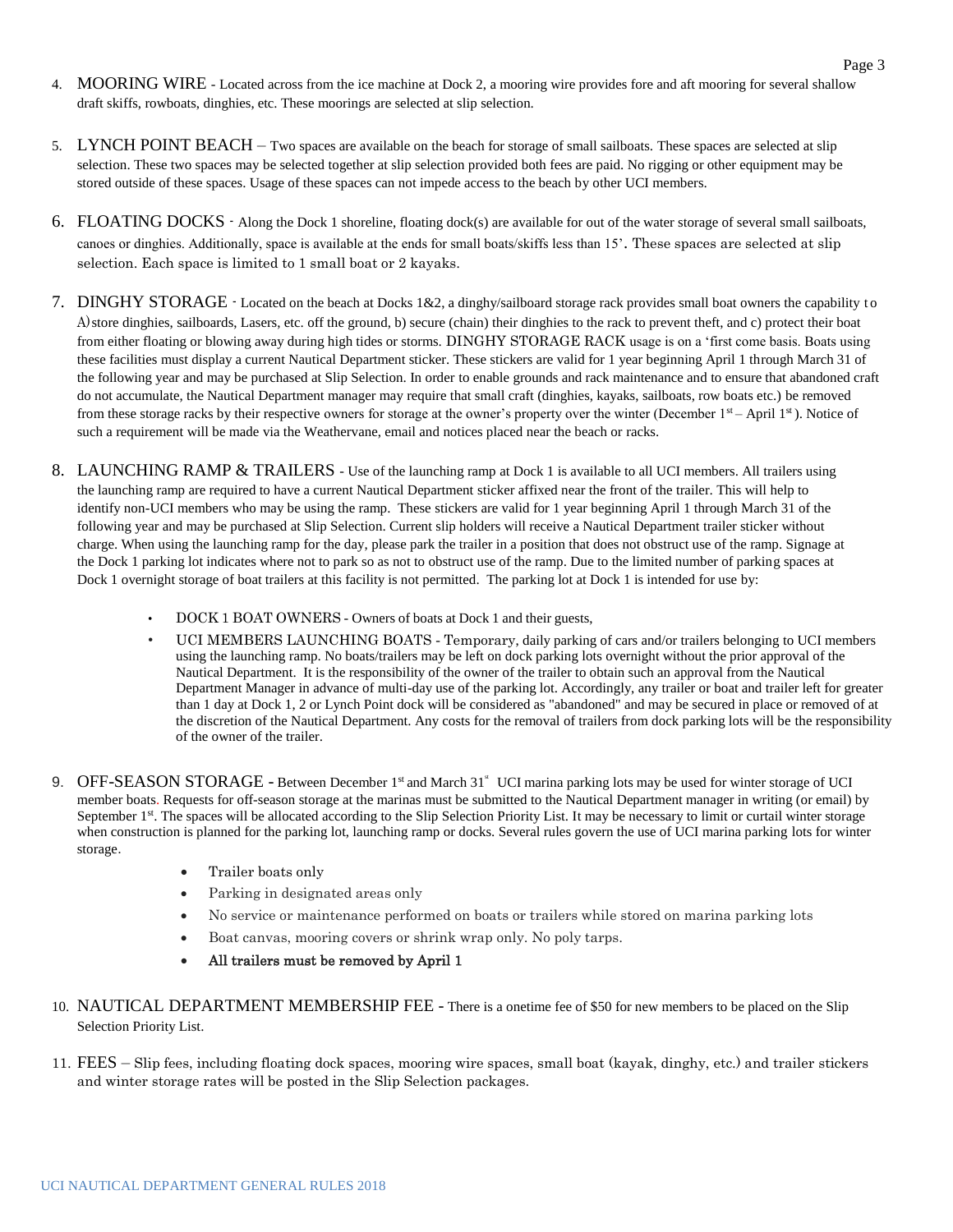- 12. ELECTRICAL SURCHARGE –There is a \$25 electrical surcharge for boats that use electrical power. Heavy electrical users, such as boats connecting to 50 Amp or 2- 30 Amp outlets or boats that winter over at UCI docks, will be charged an additional \$125 electrical surcharge. This charge is payable in full at slipselection.
- 13.TERM The annual term of the slip assignments is from April 1st through March 31st of the following year.
- 14. REFUNDS Members selecting slips have the right to use the slip for one year (Article 12 TERM). If a member's circumstances change during the year (boats are sold, members move, etc.) resulting in vacating their slip a refund will be made per the schedule below. All refund requests must be in writing or email to the Nautical Department Manager. No requests will be accepted after September 1.

REFUND SCHEDULE: When the slip is vacated prior to the effective date the corresponding percentage of slip fees will be refunded.

| <b>Effective Date</b> | % Refund |  |
|-----------------------|----------|--|
| April 1               | 100%     |  |
| May 1                 | 83%      |  |
| June 1                | 67%      |  |
| July 1                | 50%      |  |
| August 1              | 33%      |  |
| September 1           | 17%      |  |
|                       |          |  |

 THE PRO-RATED SLIP FEE for new residents or existing residents selecting a slip for a new vessel after slip selection shall be as follows.

| Date                           | Rate |  |
|--------------------------------|------|--|
| April $1 -$ July 31            | 100% |  |
| August $1 -$ September 30      | 50%  |  |
| October $1 - \text{March } 31$ | 25%  |  |

- 15. CONTRACTOR WORK The insurance policies of UCI require that all service personnel or contractors working on a member's boat at the dock must carry liability and workmen's compensation insurance. A copy of which must be provided to the Nautical Department Manager. It is the UCI member's responsibility to ensure that all service personnel and contractors working on the member's boat have the required insurance.
- 16. MOORINGS UCI maintains no moorings. Anyone considering placing a mooring should ensure that the placement of the mooring and swing of the boat does not impede or obstruct access to private property, including UCI nautical facilities.
- 17. HOUSE RENTALS Class II renters assume owners Class II priority. Class III home renters go to bottom of Class III list; assuming both join UCI and the Nautical Department.
- 18. VISITING BOATS From time-to-time residents request temporary dockage for friends visiting the area. Generally, these requests will be accommodated provided that:
	- Appropriate dockage space is available,
	- The visit is for a short period 72 hours maximum,
	- The UCI member assumes total responsibility for the actions of his/her guests, and
	- All requests must be approved in advance by the Nautical Department manager. It is the responsibility of the requesting UCI member to contact the Nautical Department manager and get explicit approval for temporary dockage. One-way communications such as email or voice mails do not constitute approval in advance.
- 19. DOCK EMERGENCIES & REPAIRS To ensure member safety, during periods of extreme high tide (water above dock- electrical outlets under water), or in the event of a hazardous problem with the electrical system, electrical service will be shut off until the condition abates or repairs are affected to eliminate the hazard. Additionally, in the event emergency repairs or improvements to the Docks are required (for example; dock work to correct storm damage) which require the temporary relocation of boats at the dock, every attempt will be made to notify and work with the affected boat owners to minimize any inconvenience resulting from such repairs.
- 20. ICE EATERS The Ice eaters are installed to prevent damage to the dock pilings and piers. Once installed they should not be moved or repositioned. Individual boat owners are responsible for the protection of their own boats.